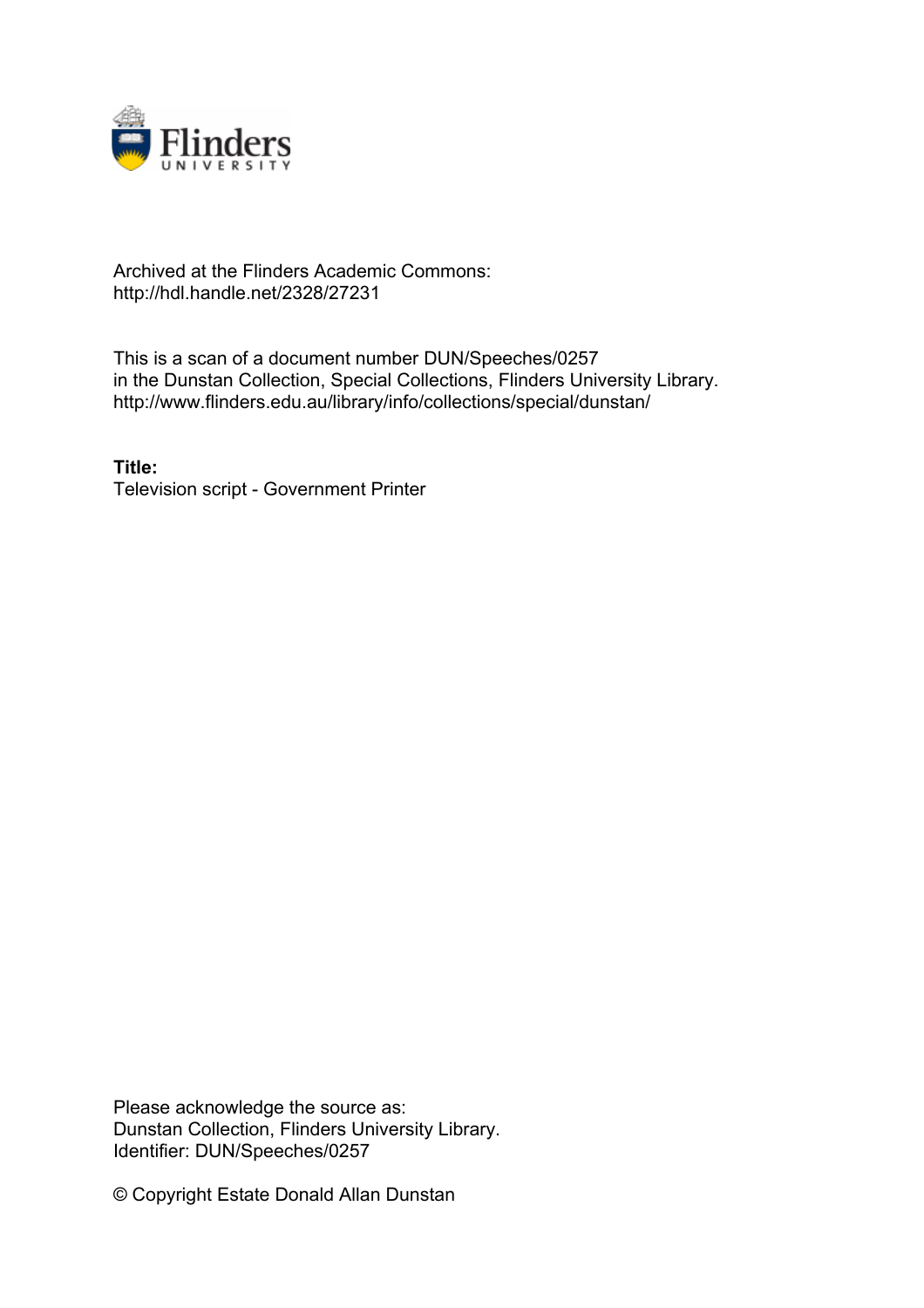PREMIER'S DEPARTMENT, ADELAIDE.

TELEPHONE 28 2400

# TELEVISION SCRIPT.

| Station:<br>A.D.S.7<br>Duration:                                                                         | 5 MINS. | Title:      | GOVERNMENT<br>PRINTER.     |
|----------------------------------------------------------------------------------------------------------|---------|-------------|----------------------------|
| 13th Sept., 1967.<br>Date:<br>Type:                                                                      |         | Key No:     | 13/9.                      |
| Audio                                                                                                    |         | Video       |                            |
| Not many people seem to know                                                                             | M.C.U.  | MR. DUNSTAN |                            |
| much about the work carried out by                                                                       |         |             |                            |
| the Government Printing Office.                                                                          |         |             |                            |
| It is a very important Department                                                                        |         |             |                            |
| in the Public Service and carries                                                                        |         |             |                            |
| out a great deal of highly confidential                                                                  |         |             |                            |
| work for Parliament and the various                                                                      |         |             |                            |
| Government Departments.                                                                                  |         |             |                            |
|                                                                                                          |         |             |                            |
| It has been suggested that                                                                               |         |             |                            |
| private firms could handle the                                                                           |         |             |                            |
| printing requirements of the                                                                             |         |             |                            |
| Government and Public Service                                                                            |         |             |                            |
| Departments. This has been                                                                               |         |             |                            |
| thoroughly investigated and nowhere                                                                      |         |             |                            |
| has a Government been found in the                                                                       |         |             |                            |
| world to operate without its own                                                                         |         |             |                            |
| printing office.                                                                                         |         |             |                            |
|                                                                                                          |         |             |                            |
| The present site of the                                                                                  | FILM    |             | Government Printing Office |
| Government Printer is in King                                                                            |         | $21 - ft$ . |                            |
| William Road, adjoining Parliament                                                                       |         |             |                            |
| This building was erected<br>House.                                                                      |         |             |                            |
| exactly one hundred years ago in                                                                         |         |             |                            |
| 1867.                                                                                                    |         |             |                            |
| The building was extended and                                                                            |         |             |                            |
| modified on several occasions, the                                                                       |         |             |                            |
| last alterations being in 1952.<br>Dunstan Collection, Special Collections, Flinders University Library. |         |             |                            |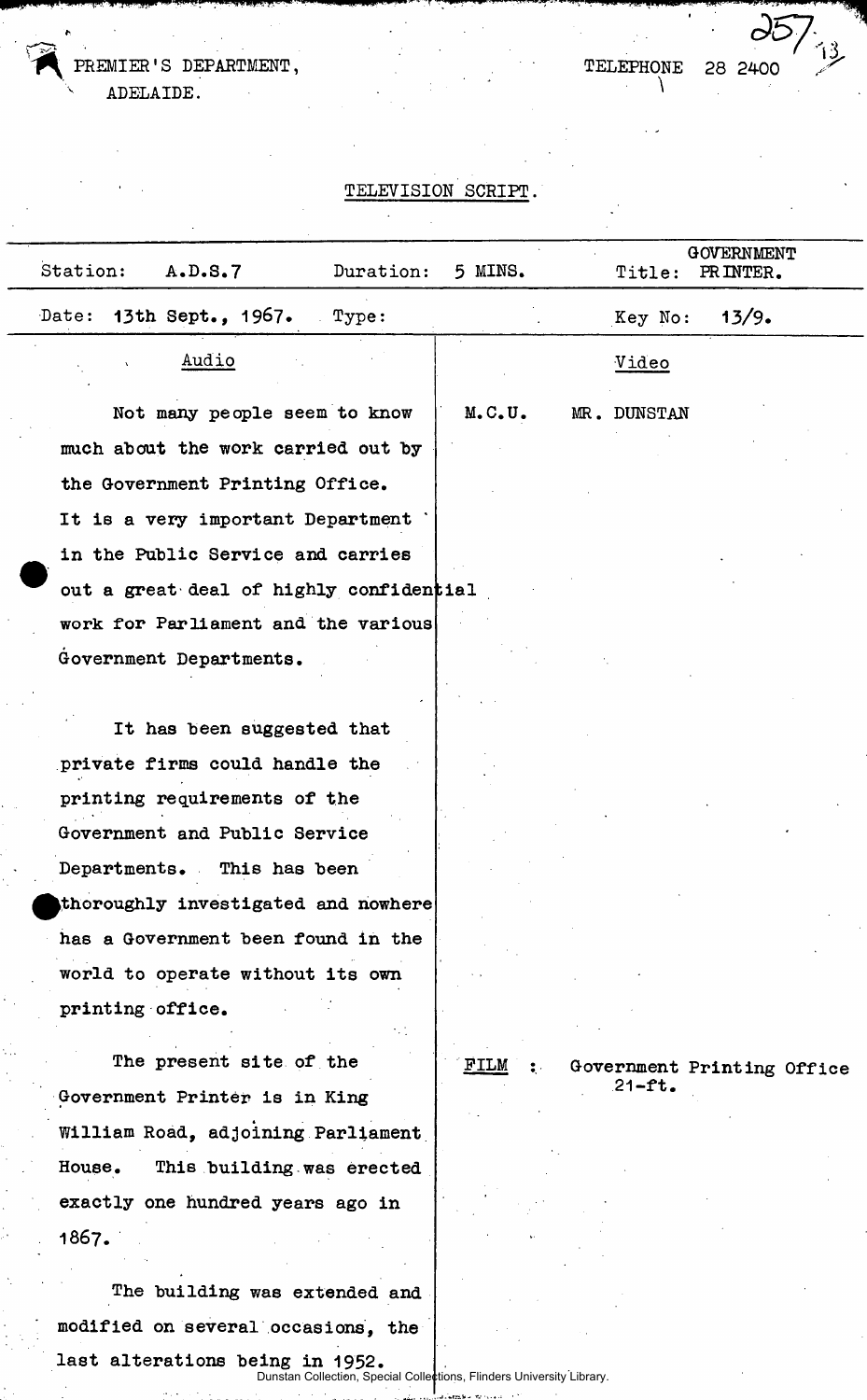### PREMIER'S DEPARTMENT,

ADELAIDE. '

#### TELEPHONE 28 2400

#### TELEVISION SCRIPT.

| Station:                                                                                                                                                                                                                                                                                                                                                                               | Duration: | Title:                        |
|----------------------------------------------------------------------------------------------------------------------------------------------------------------------------------------------------------------------------------------------------------------------------------------------------------------------------------------------------------------------------------------|-----------|-------------------------------|
| Date:                                                                                                                                                                                                                                                                                                                                                                                  | Type:     | Key No:                       |
| Audio                                                                                                                                                                                                                                                                                                                                                                                  |           | Video                         |
| All the present accommodation<br>is very unsatisfactory with poor<br>lighting and ventilation.<br>conditions make high quality printing<br>very difficult. The production areas<br>are crowded and movement is very<br>difficult in handling the precision<br>work necessary in today's printing                                                                                       | These     |                               |
| techniques.<br>In 1964, the previous Government<br>purchased land at Kent Town as a site<br>for a new Government Printing Office.<br>Subsequent investigation by the<br>present Government revealed that this<br>land was not suitable for the erection<br>of an efficient printing office,<br>necessitating the purchase of a much<br>larger parcel of land in a different<br>pality. |           | FILM ENDS WITH OPTICAL WIPE.  |
| Now plans have been prepared<br>for a new Printing Office.<br>will be forwarded to the Parliamentary<br>Standing Committee on Public Works.<br>The new site will be on a<br>26-acre block of land on Marion Road<br>at Netley, and a complete Government<br>complex will be built alongside the                                                                                        | These     | <b>STUDIO</b><br>AERIAL PHOTO |

STUDIO MODEL OP BUILDINGS,

Dunstan Collection, Special Collections, Flinders University Library. Department. .<br>Verst

new Public Buildings Department

Division of the Public Buildings

premises. In addition to the Government Printer, there will be a Mapping Branch for the Department of Lands, a Public Stores Department bulk store, and further extensions to the Works

2.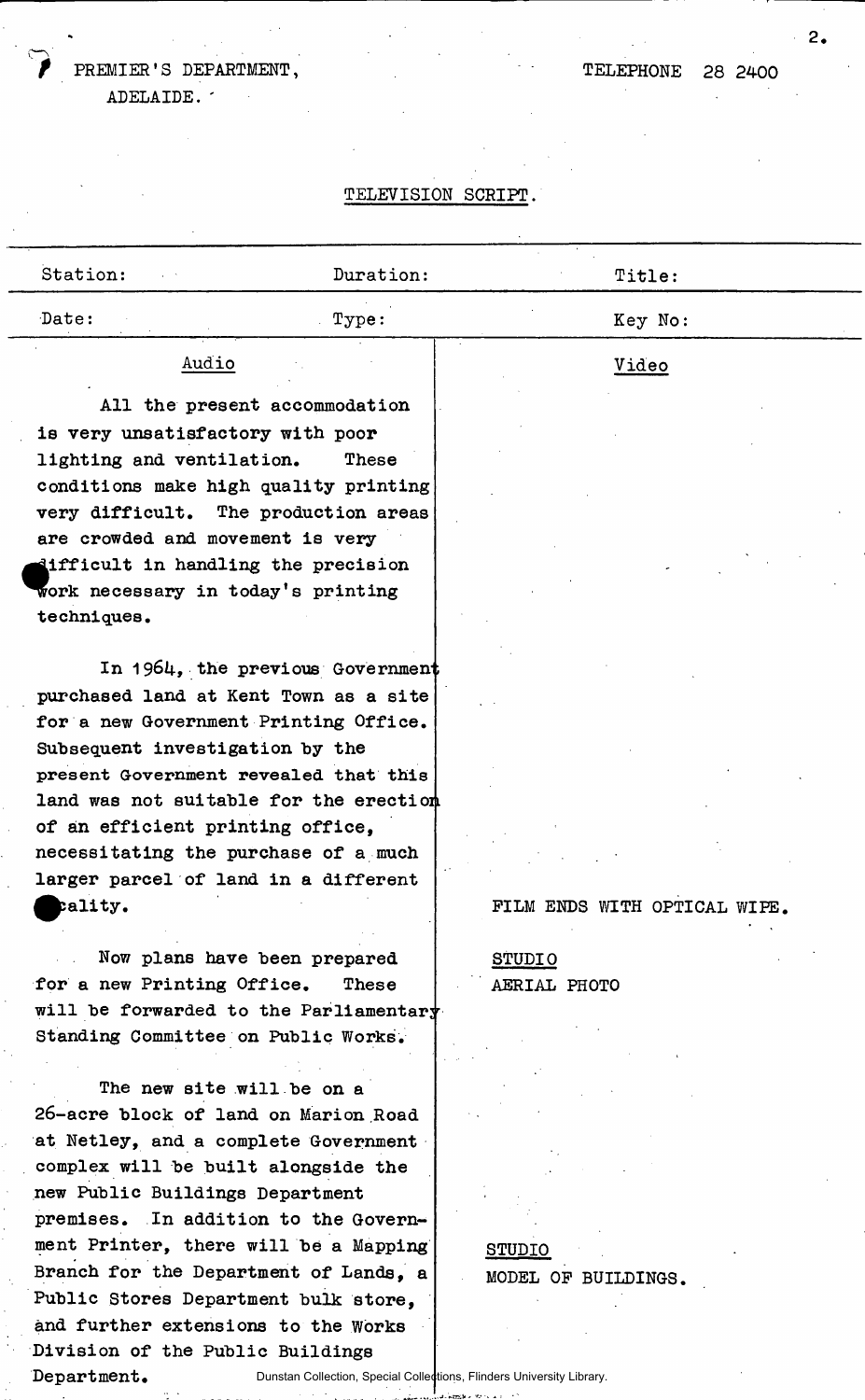## FREMIER'S DEPARTMENT, ADELAIDE.

TELEPHONE 28 2400

 $3.$ 

# TELEVISION SCRIPT.

| Station: |                                                | Duration:                                                             | Title:                    |  |  |  |
|----------|------------------------------------------------|-----------------------------------------------------------------------|---------------------------|--|--|--|
|          | Date:                                          | Type:                                                                 | Key No:                   |  |  |  |
|          | Audio                                          |                                                                       | Video                     |  |  |  |
|          | The Government Printing                        |                                                                       | 0.0.                      |  |  |  |
|          | Office will be a two-storey build-             |                                                                       | Model of Printing Office. |  |  |  |
|          | ing covering 4 acres.                          | This will                                                             |                           |  |  |  |
|          | give a total working area of                   |                                                                       |                           |  |  |  |
|          | 193,000 sq.ft. as compared with the            |                                                                       |                           |  |  |  |
|          | existing 82,000 sq.ft. At present              |                                                                       |                           |  |  |  |
|          | the Government Printer employs 310             |                                                                       |                           |  |  |  |
|          | men and women. This will be                    |                                                                       |                           |  |  |  |
|          | raised to around 450 when the building         |                                                                       |                           |  |  |  |
|          | is completed in 1970.                          |                                                                       |                           |  |  |  |
|          | The total cost has been                        |                                                                       | Perspective drawing.      |  |  |  |
|          | estimated at $$5,041,000$ and this             |                                                                       |                           |  |  |  |
|          | will include all building.                     |                                                                       |                           |  |  |  |
|          | machinery and furniture, plus a                |                                                                       |                           |  |  |  |
|          | modern canteen to serve all the                |                                                                       |                           |  |  |  |
|          | Government employees working at                |                                                                       |                           |  |  |  |
|          | Netley. The heaviest expenditure               |                                                                       |                           |  |  |  |
|          | for any one year will be some $2\frac{1}{2}$ . |                                                                       |                           |  |  |  |
|          | million dollars in the financial               |                                                                       |                           |  |  |  |
|          | year 1969-70 and the total cost                |                                                                       |                           |  |  |  |
|          | will be spread over 5 years.                   |                                                                       |                           |  |  |  |
|          |                                                | The Government Printer will                                           | c.v.<br>Mr. Dunstan.      |  |  |  |
|          | then take over all types of                    |                                                                       |                           |  |  |  |
|          | printing, including the offset                 |                                                                       |                           |  |  |  |
|          | printing, which is at present                  |                                                                       |                           |  |  |  |
|          | carried out by the Department of Lands.        |                                                                       |                           |  |  |  |
|          |                                                | Dunstan Collection, Special Collections, Flinders University Library. |                           |  |  |  |